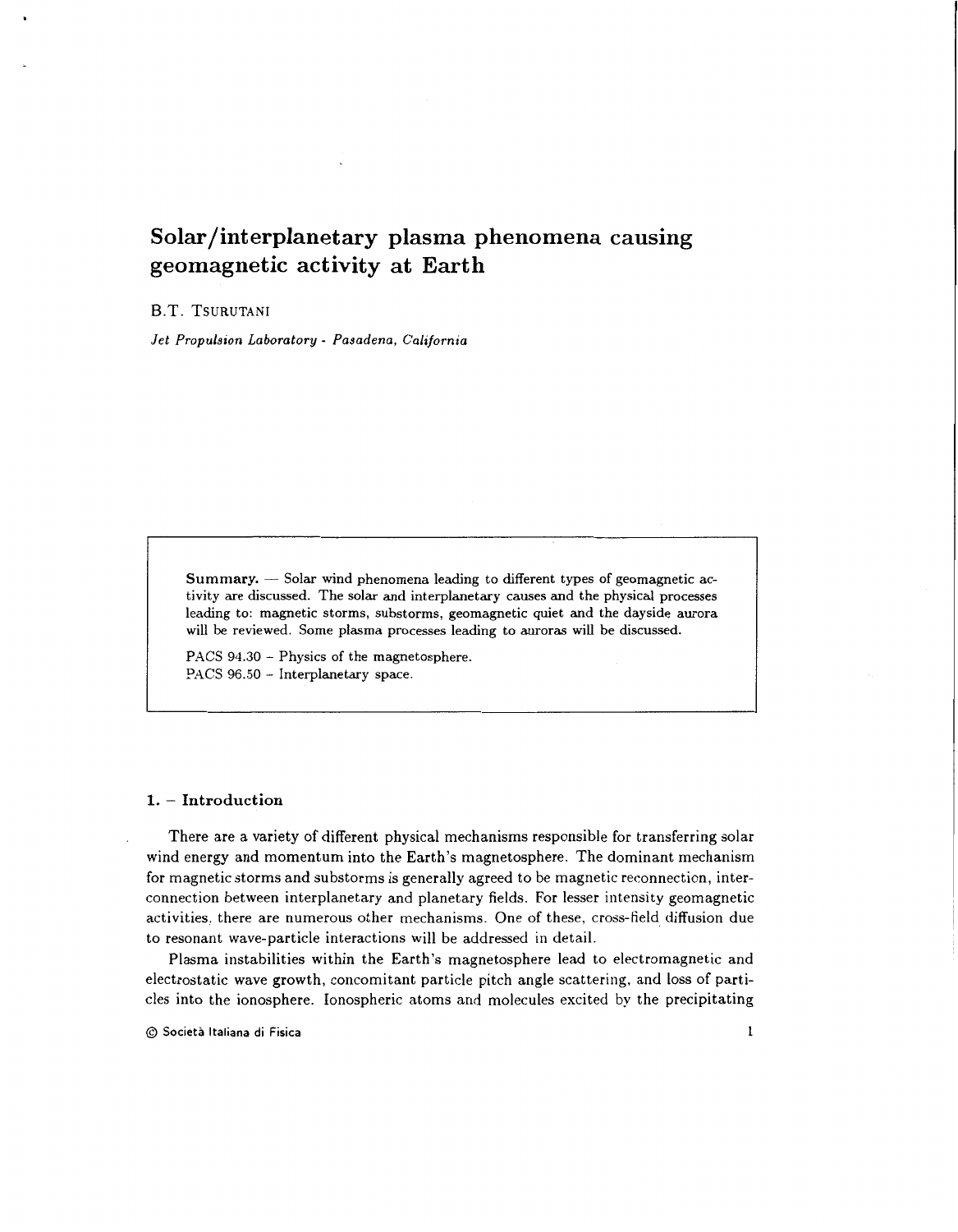particles quickly decay. giving *off* the characteristic aurora borealis (northern lights) and aurora australis (southern lights) near the magnetic poles.

The purpose of this paper is to briefly review the mechanisms for injecting anisotropic plasmas into the magnetosphere. For a review of magnetosphere plasma processes, we suggest articles in "From the Sun: Auroras, magnetic storms, solar flares, cosmic rays" by Suess and Tsurutani [l]. **A** review of magnetic storms can be found in Gonzalez *et al.* **[2].** 

## **2.** - **Magnetic Reconnection**

**A** schematic for magnetic reconnection at Earth is shown in Fig. 1. The magnetic field of the Earth has its south magnetic pole in the north and vice-versa. Thus, the sunward side of the magnetopause has magnetic fields that are directed from southto-north. Because magnetic reconnection occurs between oppositely directed fields, a southwardly oriented interplanetary magnetic field will interconnect with the Earth's magnetic field at the magnetopause nose.

The solar wind normally flows radially outward with speeds of  $\sim 400$  km s<sup>-1</sup>. The solar wind plasma  $\beta$  ( $8\pi nkT/B^2$ ) is  $\sim$ 1.0. After reconnection, the embedded, connected, magnetospheric fields are dragged in the antisolar direction by the solar wind. The fields reconnect in the tail and the magnetic tension convects the fields and plasma towards the nightside of the Earth. The plasma is betatron accelerated by the above convection, normalism the temperature (energy of the plasma in the component perpendicular to  $\vec{B}$ increasing the temperature/energy of the plasma in the component perpendicular to *B.* 

#### **3.** - **Particle motions, plasma instabilities**

After the plasma is convected into the dipolar magnetic field regions of the Earth's magnetosphere, the ions and electrons are subjected to the conservation of three adiabatic invariants involving the particle cyclotron, bounce and drift motions. These particle motions are illustrated in Fig. **2.** The Earth's magnetic field is essentially a magnetic bottle with the two ends of the bottle in the northern and southern hemispheric ionospheres. Particles gyrate about the magnetic field in a cyclotron motion. Particles with pitch angles other than 90' "bounce" between their two mirror points. Magnetic field gradients and field curvature lead to azimuthal drift. Protons and other ions drift from midnight towards dusk, and electrons drift from midnight towards dawn. Thus, a ring of current (called the "ring current") is formed.

The plasma temperature anisotropies created by the nightside inward convection lead to a "loss-cone" instability and growth of plasma waves. A type of electromagnetic wave, called chorus, is shown in Fig. **3.** These waves propagate in the whistler mode. The waves resonantly interact with electrons and pitch angle scatter them towards isotropy. Particles scattered into the "loss cone" will have their mirror points lowered to deep within the ionosphere/atmosphere. These electrons lose their kinetic energy via collisions with atoms and molecules, and they do not return to the magnetosphere. Most of the precipitating energetic particle energy goes into atomic and molecular excitation, and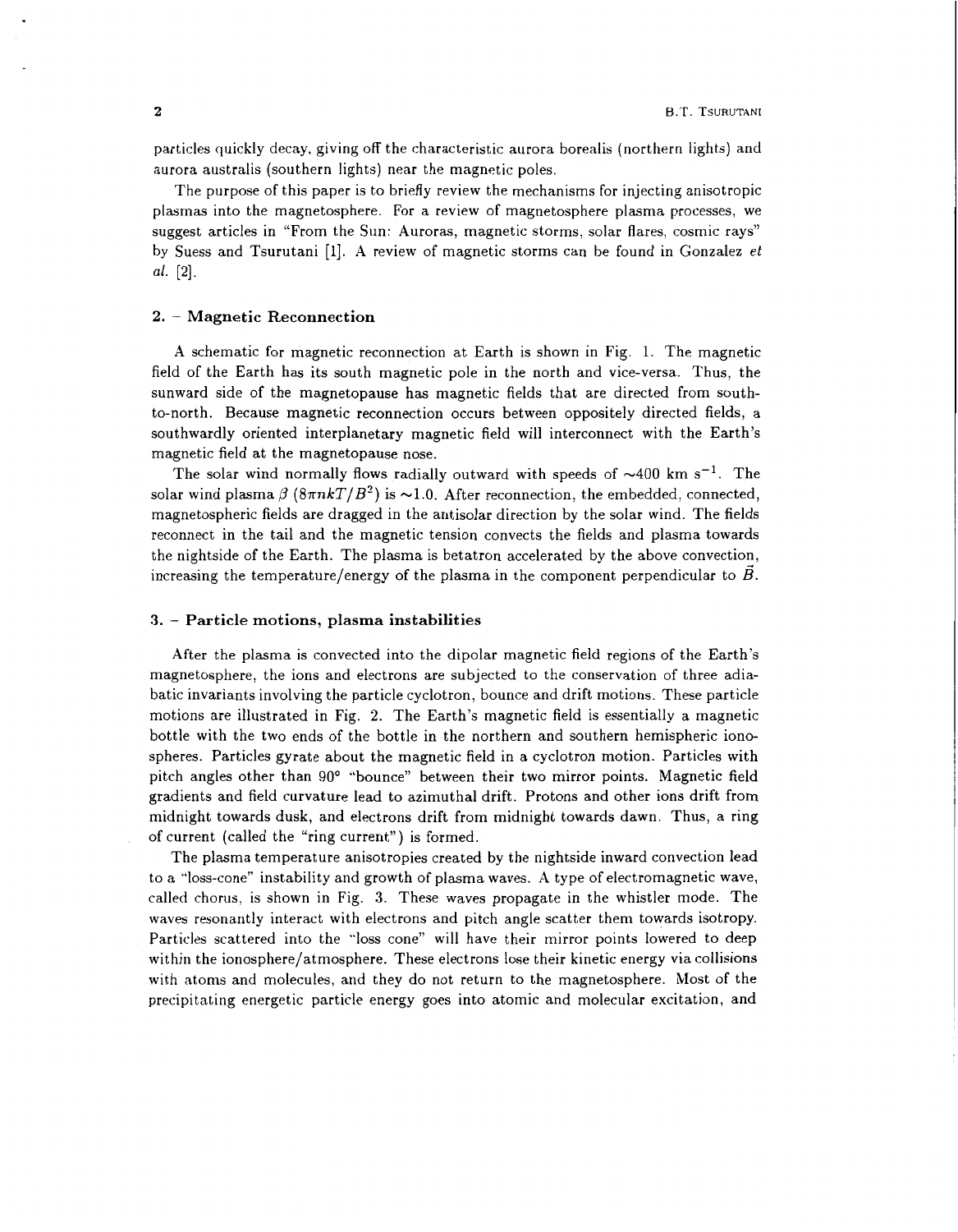with subsequent decay, characteristic photons are emitted which define the aurora. Only a small amount of the energy is emitted in bremsstrahling x-rays.

Besides the aurora, there are other signatures of magnetic storms and substorms (from the term "substorms" it is clear that they were originally thought to be a fundamental element of a magnetic storm **[3]).** For magnetic storms, there are magnetic deviations measured at Earth due to the enhanced ring current (discussed earlier). This current is a diamagnetic one and thus it causes decreases in the horizontal component of the Earth's field, measured at the equator. The 1989 "great" storm was particularly large, with a maximum decrease of  $-589$  nT. The Earth's magnetic field at the equator is  $\sim 0.3 \times 10^5$ nT. Thus for this event, the geomagnetic field change at the surface of the Earth was on the order of  $\sim 2\%$ . The phase of a storm where the ring-current is growing is called the "main phase" (shown in Fig. **4).** The loss of ring current particles (by charge exchange, Coulomb scattering and wave-particle interactions) defines the recovery phase **[4].** The loss rate is dependent on the particle's pitch angle, energy, and location relative to the Earth. The general time scale is typically hours.

#### **4.** - **Magnetic storms**

During solar maxima, fast ejecta coming from the Sun are often preceded by a forward shock. The high velocities ( $\sim 600$  to 1000 km s<sup>-1</sup>) and the high densities (an increase from a nominal 5 cm<sup>-3</sup> to 10-20 cm<sup>-3</sup>) at the shock are associated with a very large solar wind ram pressure increase. This solar wind compression of the magnetosphere (pressure balance is obtained) causes the "initial phase" of the storm (Fig. **4)** detected at Earth.

There are several sources for the southward interplanetary fields leading to magnetic reconnection. During solar maximum, fast interplanetary coronal mass ejections (ICMEs) and bteir associated upstream shocks and sheaths are the primary cause. The two primary regions that contain intense magnetic fields (which may or may not be southward oriented) is the sheath region between the shock and the solar ejecta proper, and also the ejecta itself. **A** schematic of this is shown in Fig. 5. The Sun is on the left.

Figure 6 shows an interplanetary event where part of the solar ejecta had a strong southward field. Note as the *Bz* component turns negative (southward), the ring-current increases  $(D_{ST}$  decreases). This is an empirical confirmation of the reconnection mechanism. The  $D_{ST}$  decrease profile is similar to the negative  $B_Z$  profile.

Figure 7 illustrates a case where interplanetary sheath *Bs* fields lead to the ringcurrent/storm main phase. The fields upstream of the shock are oriented southward. The shock compresses this field, leading to intensified *Bs,* and presumably intensified magnetic reconnection.

#### **5.** - **Substorms**

In the declining phase of the solar cycle, the main cause of geomagnetic activity is corotating streams. Ulysses determined that high-speed (750-800 km s<sup>-1</sup>), continuous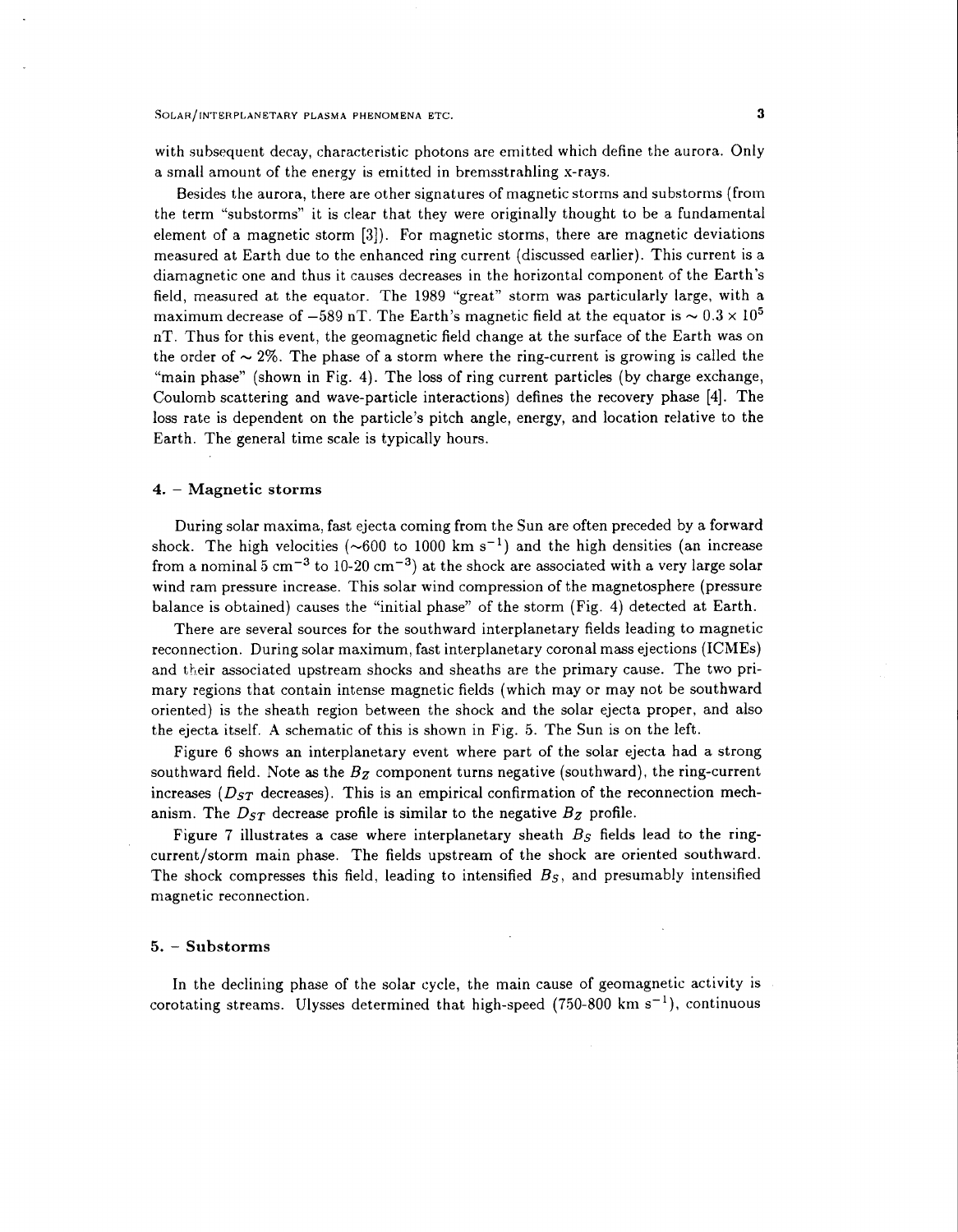streams emanate from coronal holes [SI. The streams contain large amplitude nonlinear Alfvén waves propagating away from the Sun  $[6]$   $[7]$ .

These high-speed streams overtake slower speed streams. At the interaction interface, the magnetic field is compressed and the plasma density and temperatures are enhanced. This interaction region has been called a corotating interaction region (CIR), because it "corotates" with the Sun. An example is shown in Fig. 8. The *Bz* field component within the CIR is highly fluctuating. Note that the magnetic storm amplitude  $(D_{ST})$  is correspondingly smaller than previous examples, and irregular in form.

There is typically no forward shock leading the CIR at 1 AU. Shocks are generally formed much farther from the Sun [8]. The slower speed stream contains high density plasma. The compression due to the high-speed stream interaction leads to a further density intensification. Thus, the high-density (low speed) region causes increased ram pressure as it impinges on the magnetosphere, causing the storm "initial phase". Large amplitude Alfvén waves are present in the high speed stream proper. The transverse fluctuations are assumed to be random in direction. However, when the *Bz* component turns southward, magnetic reconnection occurs and, after some delay, the ionospheric auroral electrojet intensifies (an indication of a substorm). Figure 9 shows an example of this. There is a sequence of southward turnings of the interplanetary magnetic field *Bz* component, and a corresponding set of *AE* (auroral electrojet index) increases.

Substorms occur primarily in the midnight sector of the magnetosphere. The process is similar to that of magnetic storms (for a discussion of the substorm-storm relationship, see Kamide *et* al. [9]). There is particle injection from the tail region, but the intensity of the plasma injection is much smaller than for storms. There is correspondingly a small increase in the ring current (a  $D_{ST}$  decrease) with each substorm.

**A** continuous series of auroral substorms is called a High Intensity Long-Duration Continuous Auroral Activity (HILDCAA) event. Because the high-speed stream (and Alfvén waves) occur just sunward (later in time) of the corotating interaction region, HILDCAAs occur after the small storm caused by the CIR. Thus the continuing activity, which is associated with small plasma injections, makes it appear as if the ring current decays quite slowly (the substorm intensities abate gradually due to the gradual decrease in Alfven wave amplitudes). In actuality, a HILDCAA event represents a series of pulsed plasma injections, *so* the apparent long decay is really due to additional injection events with diminishing intensities [10].

It has recently been shown that during 1974, HILDCAAs associated with two corotating high-speed streams led to an average auroral energy higher than during 1979, a year of solar maximum [IO].

#### **6.** - **Geomagnetic quiet**

Geomagnetic quiet refers to the absence of magnetic storms and large substorms. The interplanetary causes of geomagnetic quiet are different during different phases of the solar cycle. During solar maximum, intense northwardly directed interplanetary magnetic fields and the lack of magnetic reconnection lead to an energy input into the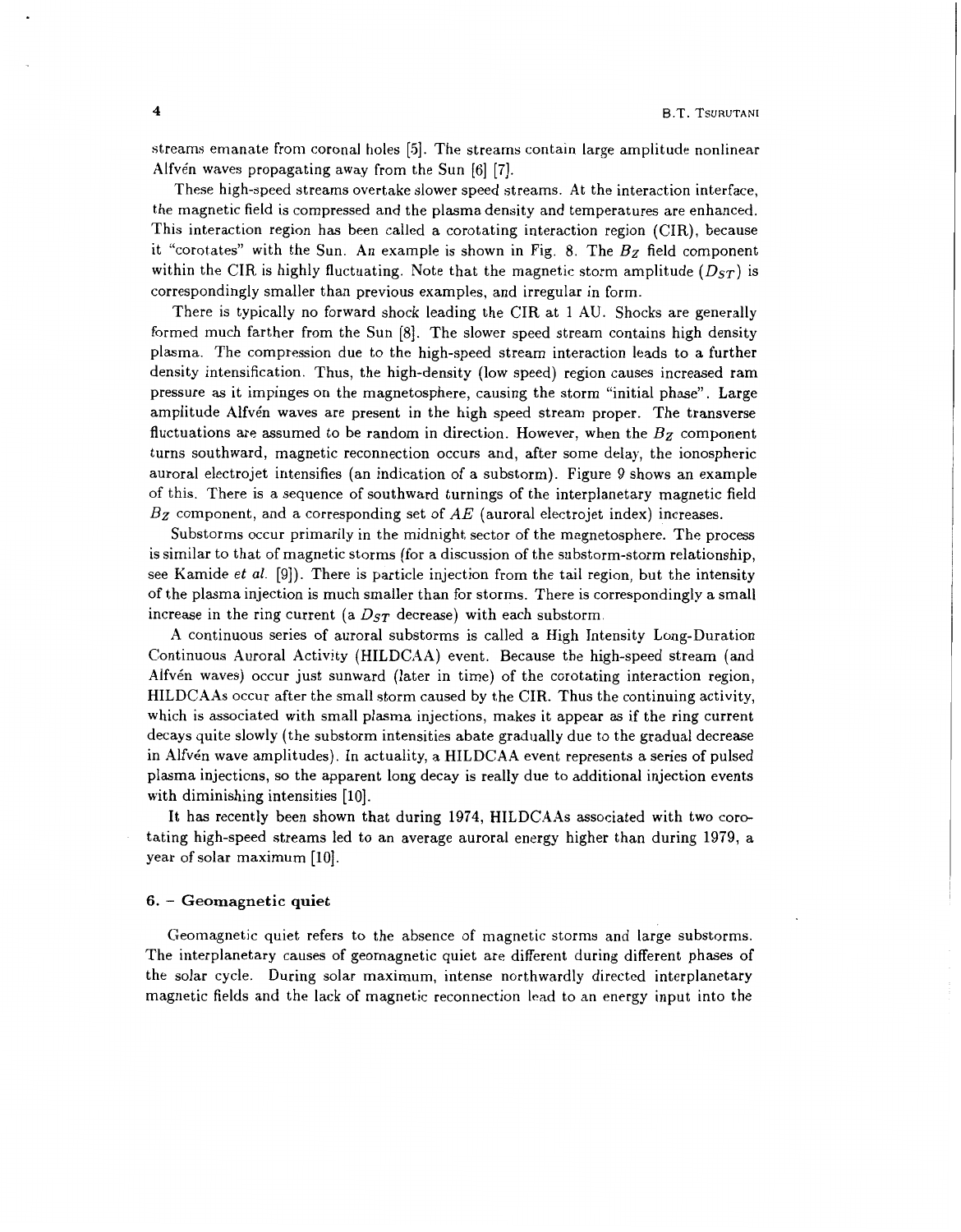# SOLAR/INTERPLANETARY PLASMA PHENOMENA ETC. **5**

magnetosphere **100** to **30** times less than periods of intense southward fields [I I]. The intense northward fields are often found in ICMEs. During the declining phase of the solar cycle, the far trailing portion of high-speed streams/beginning of the heliospheric current sheet plasma sheet **[12]** is characterized by low field intensities *(3-5* nT), low solar wind speeds  $(< 350 \text{ km s}^{-1})$  and an absence of field fluctuations. These conditions also lead to geomagnetic quiet **[lo].** Although the interplanetary conditions for these two cases are quite different, one common feature is the lack of southward fields, and thus, geomagnetic quiet.

# **7.** - **Dayside aurora**

It was previously mentioned that plasma gets injected into the nightside magnetosphere during storms and substorms. The injections and the instabilities leading to particle precipitation and auroras in the midnight sector are episodic (however during storms, the particles eventually spread throughout the magnetosphere).

In contrast, there are also auroras on the dayside. This latter phenomenon is at lower intensity levels than that in the nightside, and is a more-or-less ever-present feature of the dayside ionosphere. What physical process creates this aurora? There have been a number of theoretical ideas suggested. I will review one particular mechanism, that of cross-field diffusion.

Figure 10 illustrates ion fluxes in the magnetopause boundary layer **[13].** The solar wind consists primarily of protons with  $\sim 4\%$  He<sup>++</sup> ions. There are also trace amounts of highly ionized carbon, nitrogen and oxygen ions present. These minor ions are extremely useful in identifying the origins of the plasma. In Fig. **10,** the He++ and CNO group ion flux levels are high in the sheath behind the Earth's bow shock and they decreases gradually across the boundary layer. Clearly, the ions are being diffused across magnetic field lines.

Singly ionized oxygen and helium ions have an ionospheric source. Processes (not described) have led to their energization to the 10s of keV energy range (and higher). These particles are present in the magnetosphere. In Fig. **10,** O+ and He+ ion fluxes are high in the magnetosphere and decrease across the boundary layer. These ions are being diffused outward.

Plasma waves are detected in the magnetopause boundary layer (Fig. 11) which have both electric and magnetic components. The waves have apparent broad band spectra and are believed to be electromagnetic whistler mode plus electrostatic waves **[14] [15].**  Recent results **[16]** indicate that the "electrostatic component" may be due mainly to discrete "electron hole" events.

The Pederson mobility of particles in a direction perpendicular to  $B_0$  is given as

$$
\mu_{\perp} = \frac{c}{B_0} \frac{\Omega \tau_{eff}}{(\Omega \tau_{eff})^2}
$$

**[17].** From Rose and Clark [Id], we have an expression for cross-field transport

$$
D_{\perp} = \frac{E_{\perp}c}{eB_0} \frac{\Omega \tau_{eff}}{1 + (\Omega \tau_{eff})^2}
$$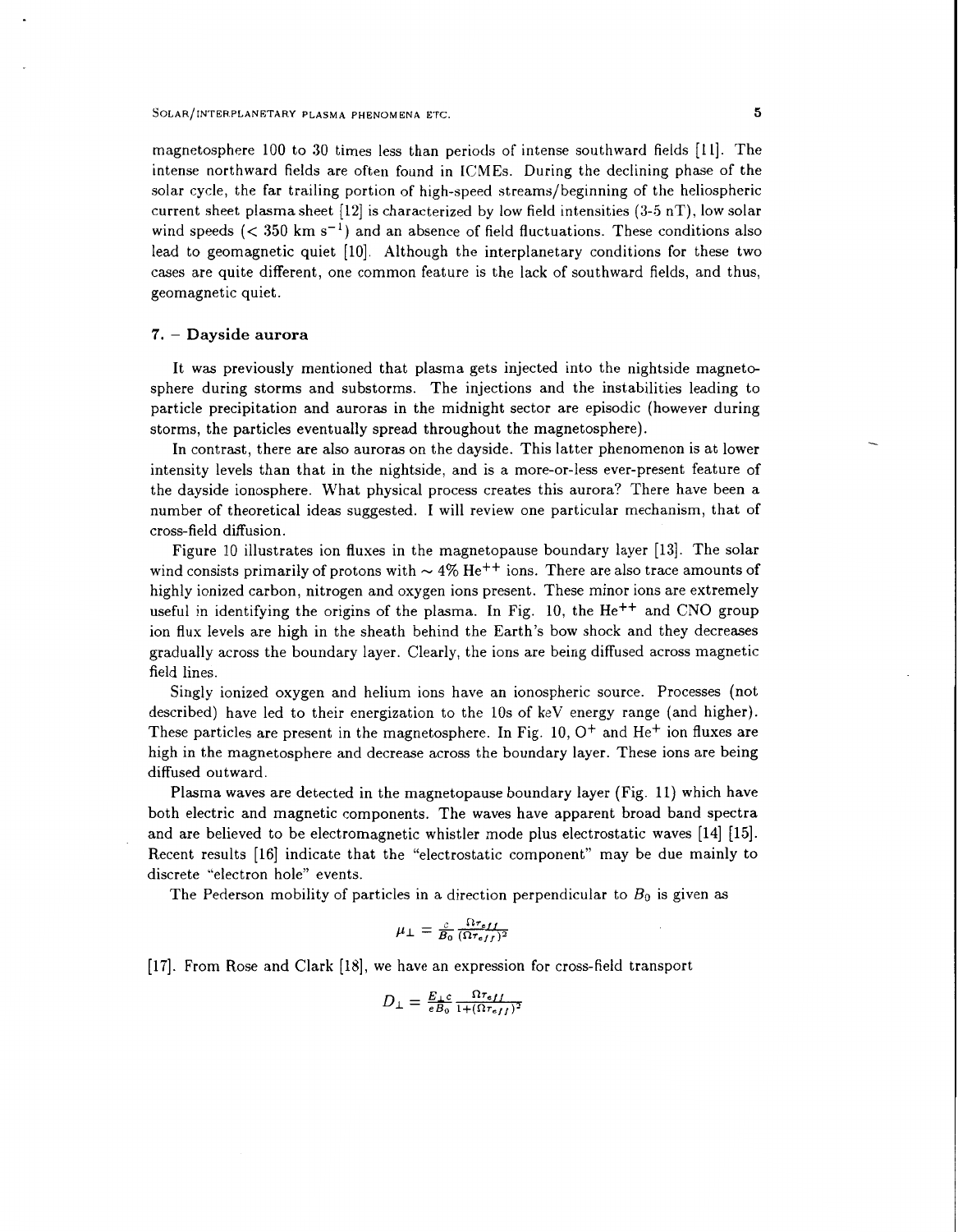where c is the speed of light,  $\Omega$  the cyclotron frequency, e the particle charge, and  $\tau_{eff}$ the effective collision time.

Assuming cyclotron resonant interactions between waves and particles in the boundary layer, the pitch angle scattering diffusion is given as

$$
D_{\alpha\alpha}^{\pm} \cong (\frac{B_{\alpha}}{B_{0}})^{2} \Omega^{\pm}
$$
  

$$
D_{\alpha\alpha}^{\pm} \cong (\frac{c}{v})^{2} (\frac{E_{\alpha}}{B_{0}})^{2} \Omega^{\pm}
$$

for magnetic and electric wave components, respectively 1191. Tsurutani and Thorne *[20]*  have derived an expression for cross-field diffusion, assuming that the effective collision time is much larger than  $\Omega^{-1}$ . They obtained:

$$
D_{\perp B_{\omega}} \cong 2(\frac{B_{\omega}}{B_0})^2 D_{max}
$$
  

$$
D_{\perp E_{\omega}} \cong 2(\frac{c}{v})(\frac{E_{\omega}}{B_0})^2 D_{max}
$$

where  $D_{max}$ , the Bohm diffusion rate, is defined as  $E_{\perp}c/2eB_0$ .

Representative magnetosheath values were applied and it was shown that the waves had sufficient intensity to cause rapid diffusion of magnetosheath plasma into the magnetosphere and the formation of the boundary layer at the Earth's magnetopause. Using the measured particle fluxes in the boundary layer, it was found that the pitch angle diffusion rates for electrons and protons were near the strong diffusion limit. The calculated fluxes were shown to be sufficient to create the dayside aurora ( $\sim$  1 erg cm<sup>-2</sup> s<sup>-1</sup>).

#### \*\*\*

Portions of this work were done at the Jet Propulsion Laboratory, California Institute of Technology under contract with National Aeronautics and Space Administration.

#### **REFERENCES**

- **[l] SUES S.T.** and **TSURUTANI B.T.,** *From the Sun: Auroras, Magnetic Storms, Solar Flares, Cosmic Rays,* **(Am.** Geophys. Union, Washington D.C.) **1998.**
- **[2] GONZALEZ** W.D., **JOSELYN J.A., KAMIDE** Y., **KROEHL H.W., ROSTOKER** *G.,*  **TSURUTANI B.T.** and **VASYLIUNAS V.M.,** *What is a geomagnetic storm?, J. Geophys. Res.,*  **99 (1994) 5771**
- **[3] AKASOFU** S.-I., *The development* of *the auroral substorm, Planet. Space Sci.,* **12 (1964) 273**
- **[4] KOZYRA J.U., JORDANOVA V.K., HORNE R.B.,** and **THORNE R.N..** *Modeling* of *the contribution* of *electromagnetic ion cyclotron (EMIC) waves to stormtime ring current erosion,* in *Magnetic Storms,* edited **by TSURUTANI B.T., GONZALEZ** W.D., **KAMIDE** Y. and ARBALLO J.K. (Am. Geophys. Union, Washington D.C.) 1997, pp. 187-202.
- [5] PHILLIPS J.L., BALOGH A., BAME S.J., GOLDSTEIN B.E., GOSLING J.T., HOEKSEMA J.T., **MCCOMAS D.J., NEGEBAUER M., SHEELEY N.R. JR.** and **WANG** Y.M., *Ulysses at* **50'**  *south: Constant immersion in the high speed solar wind, Geophys. Res. Lett.,* **21 (1994) 1105**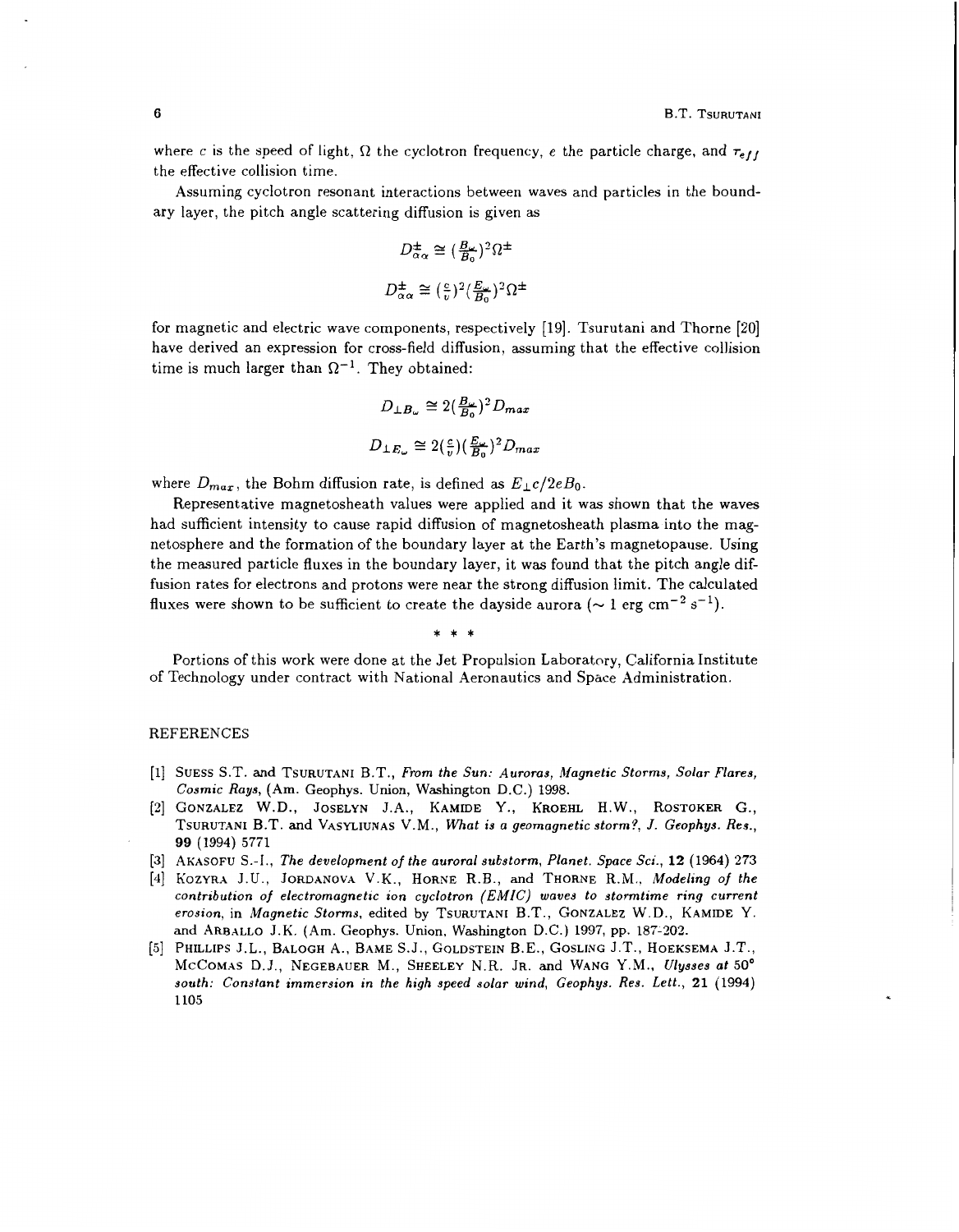SOLAR/INTERPLANETARY **PLASMA** PHENOMENA ETC. **7** 

- [6] TSURUTANI B.T., HO C.M., SMITH E.J., NEUGEBAUER M., GOLDSTEIN B.E., MOK J.S., ARBALLO J.K., BALOGH A., SOUTHWOOD D.J. and FELDMAN W.C., The relationship between interplanetary discontinuities and Alfvén waves: Ulysses observations, Geophys. Res. Lett., **21** (1994) 2267
- [7] BALOCH A., SMITH E.J., TSURUTANI B.T., SOUTHWOOD D..J., FORSYTH R. J. and HORBURY T.S., The heliospheric magnetic field over the south polar region of the Sun, Science, **268** (1995) 1007
- [8] SMITH E.J. and WOLFE J.W., Observations of interaction regions and corotating shocks between one and jive *AU:* Pioneers *10* and *11,* Geophys. Res. Lett., **3** (1976) 137
- [Q] KAMIDE Y., BAUMJOHANN W., DACLIS I.A., GONZALEZ W.D., GRANDE M., JOSELYN J.A., MCPHERRON R.L., PHILLIPS J.L., REEVES E.G.D., ROSTOKER G., SHARMA A.S., SINGER H.J., TSURUTANI B.T. and VASYLIUNAS V.M., Current understanding of magnetic storms; storm/substorm relationships, *J.* Geophys. Res., **103**  (1998) 17705
- [lo] TSURUTANI B.T., GONZALEZ W.D., GONZALEZ A.L.C., TANG F., ARBALLO J.K. and OKADA M., Interplanetary origin of geomagnetic activity in the declining phase of the solar cycle, *J.* Geophys. Res., **100** (1995) 21717
- [ll] TSURUTANI B.T. and GONZALEZ W.D., The eficiency of "viscous interaction" between the solar wind and the magnetosphere during intense northward IMF events, Geophys. Res. Lett., **22** (1995) 663
- [12] WINTERHALTER D., SMITH E.J., BURTON M.E., MURPHY N. and MCCOMAS D.J., The heliospheric plasma sheet, *J.* Geophys. Res., **99** (1994) 6667
- [13] EASTMAN T. and CHRISTON S., Ion composition and transport near the Earth's magnetopause, in Physics of the Magnetopause, edited by SONG P., SONNERUP B.U.O. and THOMSEN M.F. (Am. Geophys. Union, Washington D.C.) 1995, pp. 131-137.
- [14] GURNETT D.A., ANDERSON R.R., TSURUTANI B.T., SMITH E.J., PASCHWANN G., HAERENDEL G., BAME S.J. and RUSSEL C.T., Plasma wave instabilities at the magnetopause: Observations from ISEE *1* and *2, J.* Geophys. Res., **84** (1979) **io43**
- [15] TSURUTANI B.T., LAKHINA G.S., Ho C.M., ARBALLO J.K., GALVAN C., BOONSIRISETH A., PICKETT J.S., GURNETT D.A., PETERSON W.K. and THORNE R.M., Broadband plasma waves observed in the polar cap boundary layer: Polar, *J.* Geophys. Res., **103** (1998) 17351
- [16] TSURUTANI B.T., ARBALLO J.K., LAKHINA G.S., Ho C.M., BUTI B., PICKETT J.S. and GURNETT D.A., Plasma waves in the dayside polar cap boundary layer: Bipolar and monopolar electric pulses and whister mode waves, Geophys. Res. Lett., **25** (1998) 4117
- [17] SCHULZ M. and LANZEROTTI L.J., Particle Diffusion in the Radiation Belts. (Springer-Verlag, New York) 1974.
- [18] ROSE D.J. and CLARK M., Plasma and Controlled Fusion, (John Wiley, New York) 1961.
- [19] KENNEL C.F. and PETSCHEK H.E., Limit on stably trapped particle fluxes, *J.* Geophys. Res., **71** (1966) 1
- [20] TSURUTANI B.T. and THORNE R.M., Diffusion processes in the magnetopause boundary layer, Geophys. Res. Lett., **9** (1982) 1247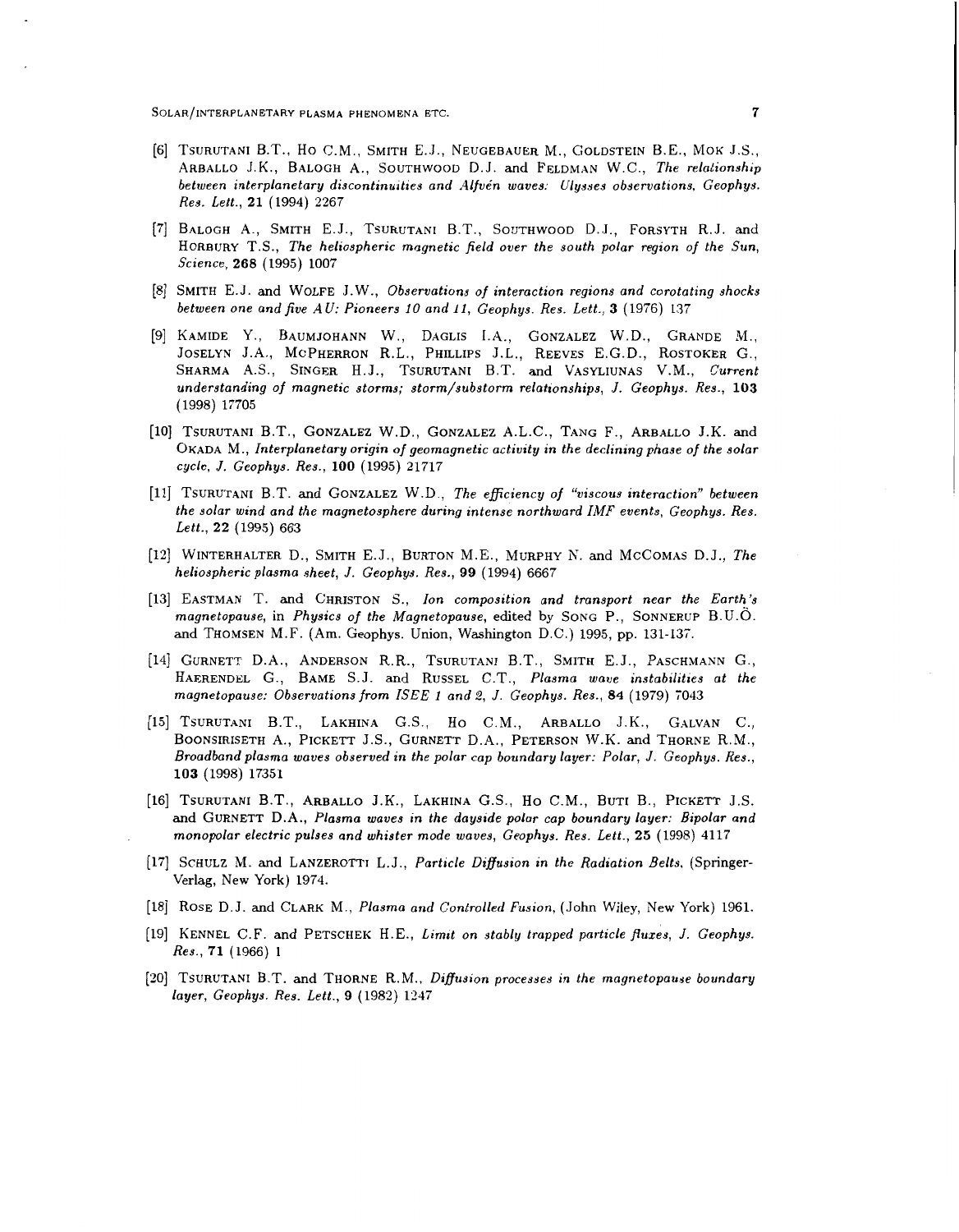## **APPENDIX A.**

#### **Figure captions**

Fig. 1. - **A** schematic of magnetic reconnection between interplanetary magnetic fields and magnetospheric fields. This process leads to plasma injection into the nightside magnetosphere.

Fig. **2.** - Charged particle motion in the Earth's magnetic fields.

Fig. **3.** - An example of electromagnetic "chorus" waves generated by the electron loss cone instability.

Fig. **4.** - The three phases of a magnetic storm: initial, main, and recovery. The storm profiles and causes are different during solar maximum and solar minimum. Magnetic deviations due to the ring current can be  $\sim 1 - 2\%$  of the Earth's field.

Fig. *5.* - **A** schematic of an interplanetary coronal mass ejection (ICME) plus upstream shock and sheath.

Fig. **6.** - An ICME event with an embedded magnetic cloud. The magnetic cloud's southward fields lead to the storm main phase through the magnetic reconnection process. The interplanetary shock is denoted by an "S".

Fig. 7. - Interplanetary shock/sheath fields that lead to a storm main phase.

Fig. 8. - A fast stream-slow stream interaction: compressed magnetic fields. Due to the high variability in *Bz,* this CIR causes only a minor magnetic storm.

Fig. 9. - Large amplitude Alfvén wave  $B<sub>S</sub>$  fluctuations causing substorms (AE increases) and small ring current increases  $(D_{ST}$  decreases).

Fig. 10. - Diffusion of magnetosheath and magnetospheric ions across the magnetopause boundary layer.

Fig. 11. - Plasma waves within the magnetopause boundary layer.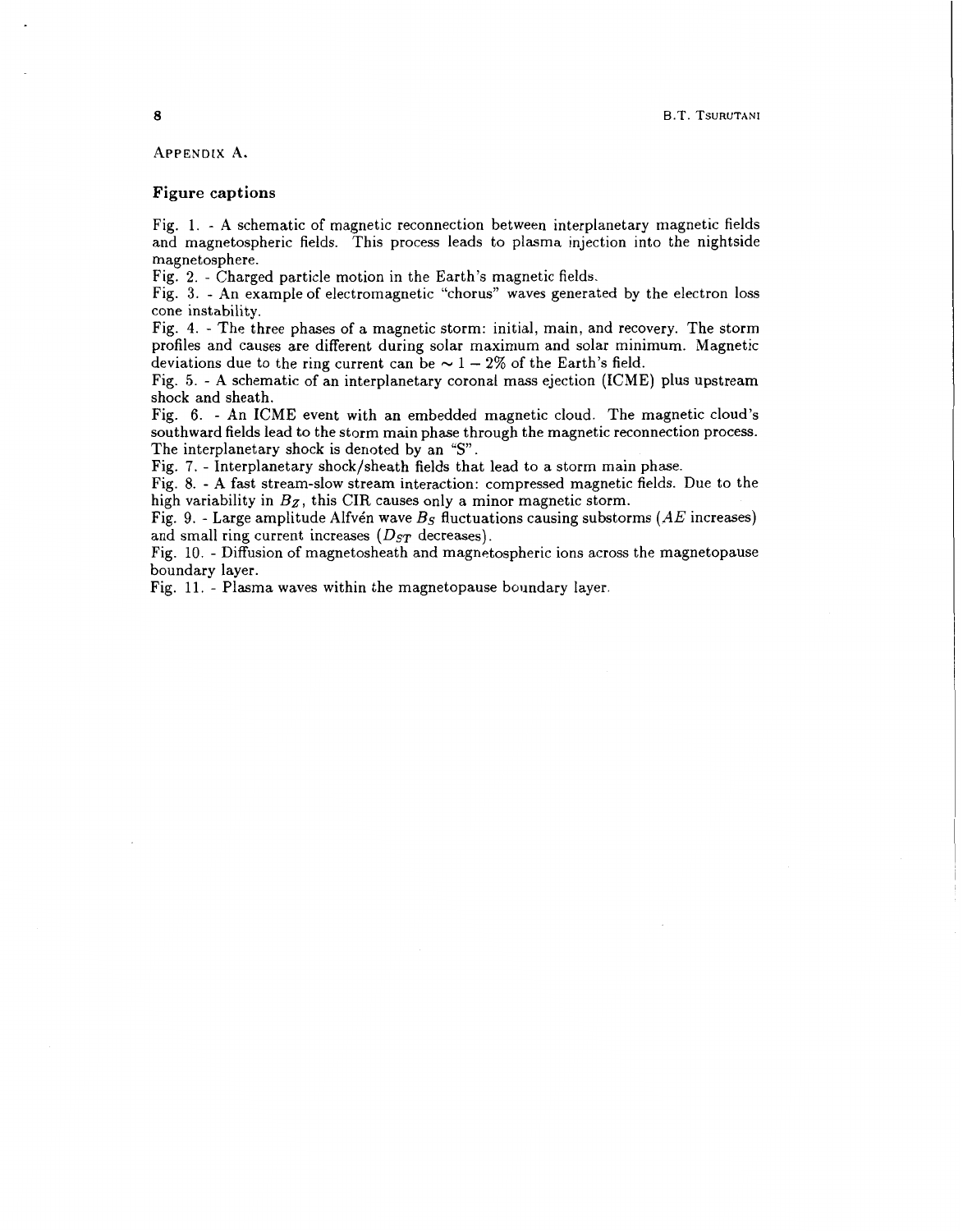

Earth's Magnetosphere

 $\mathcal{G}_{\mathbf{f}}$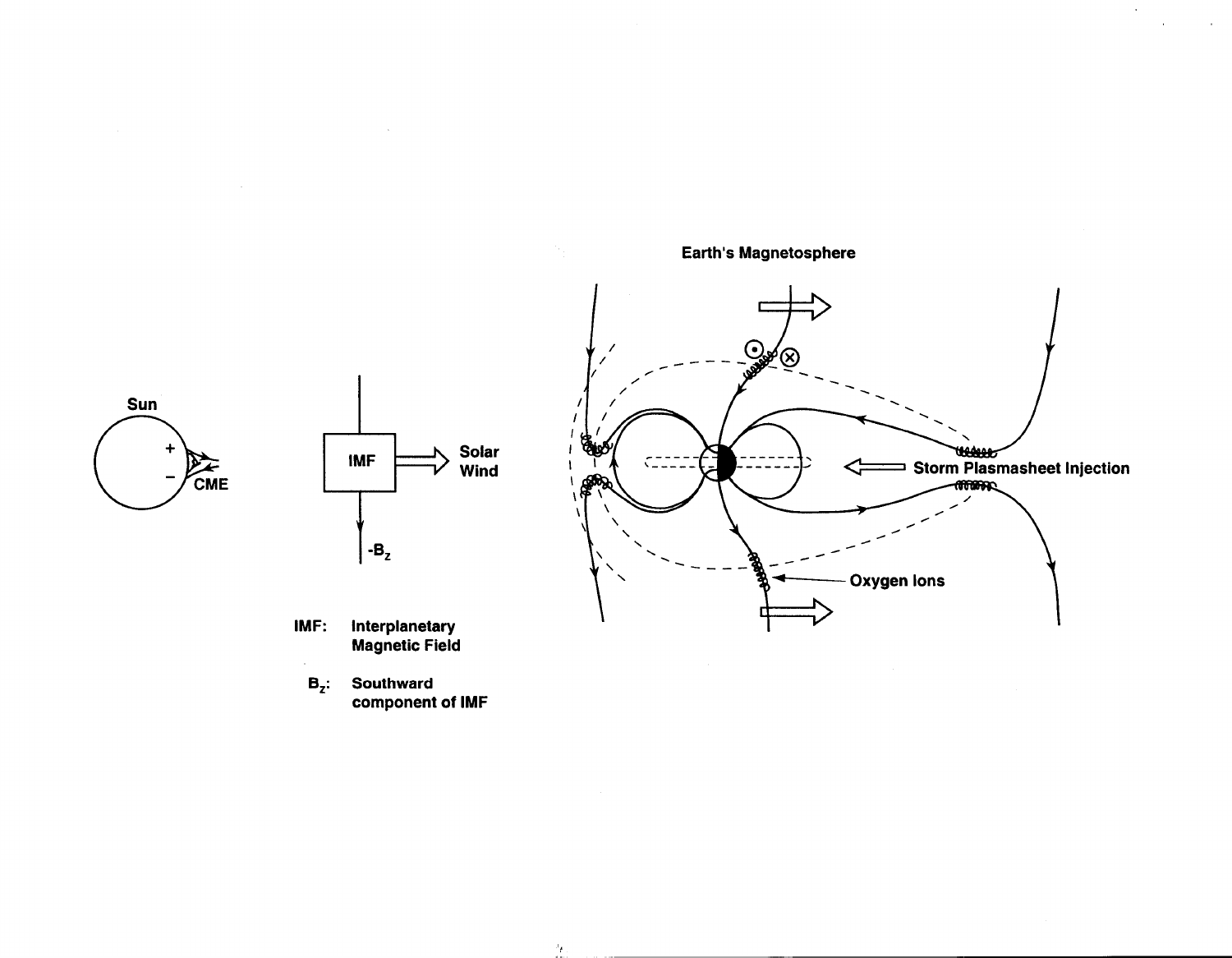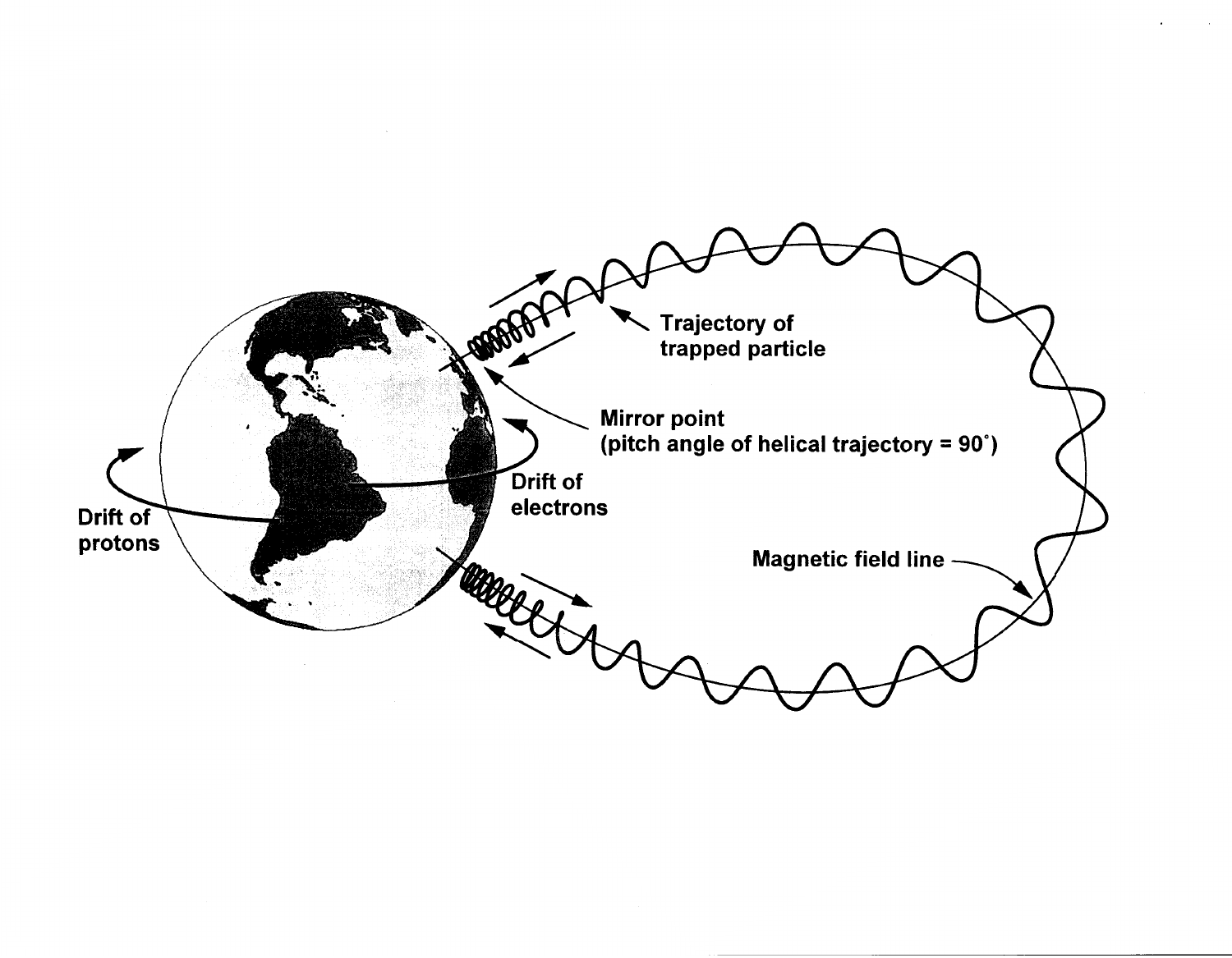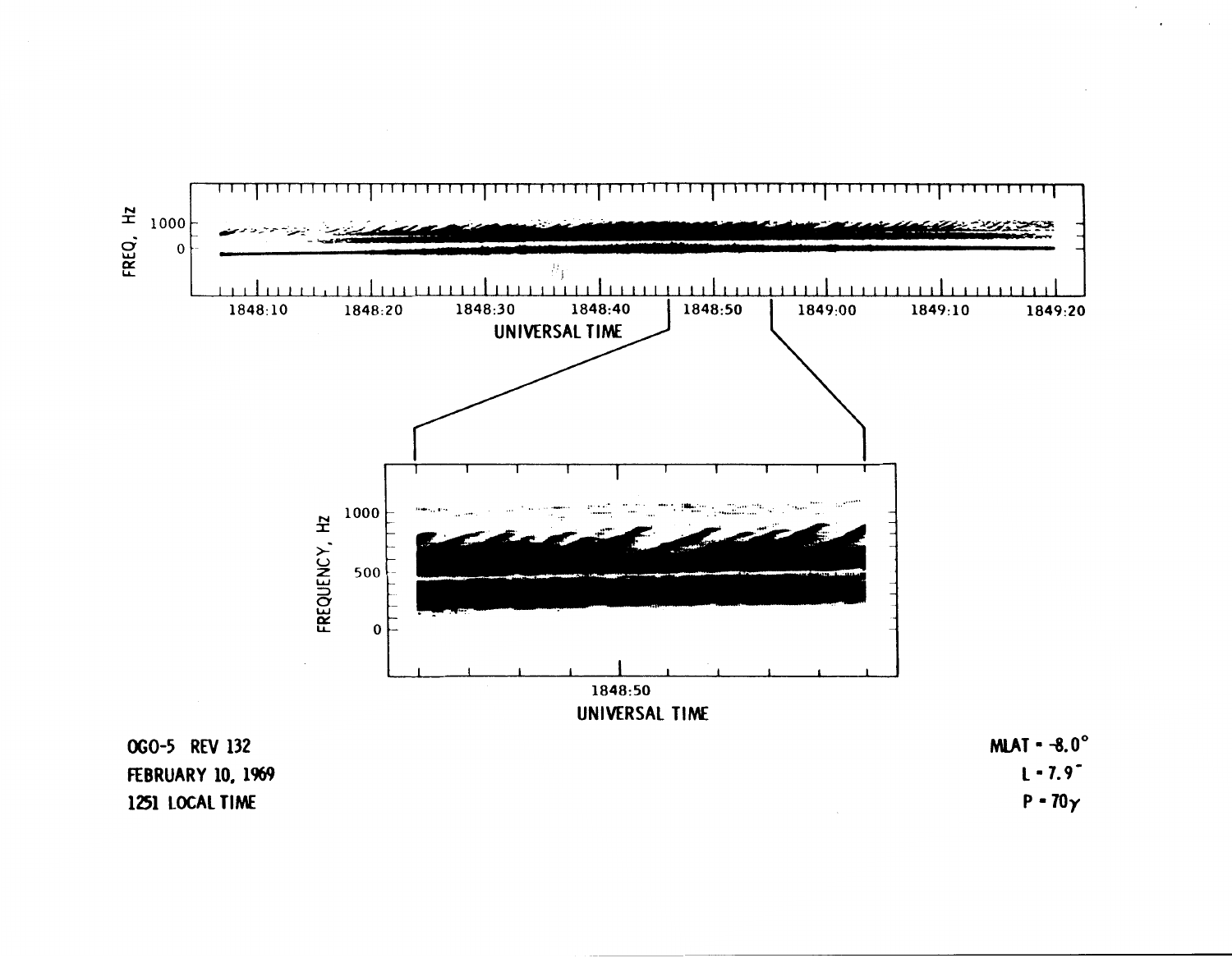

**Solar Minimum (CIR) Storm** 

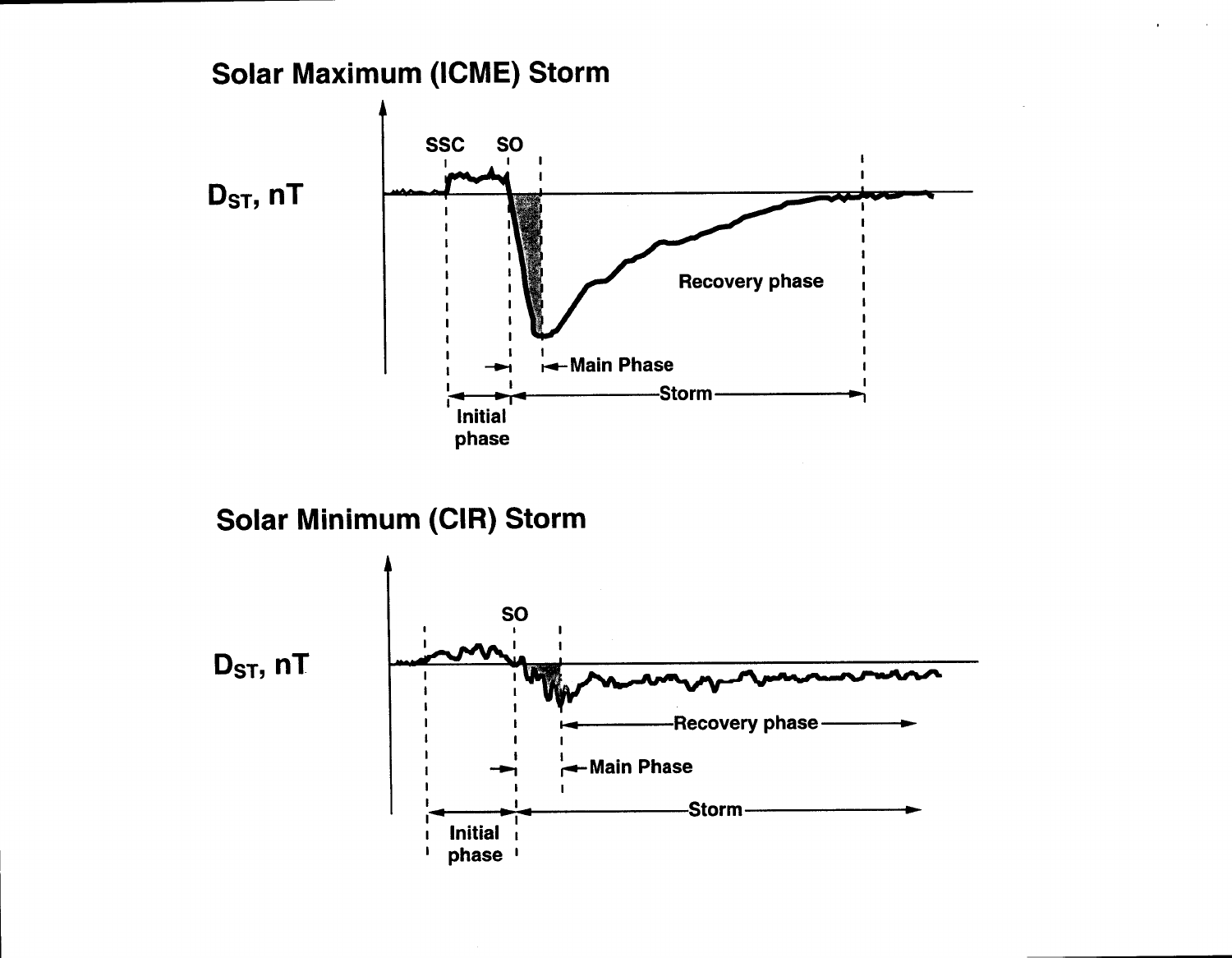

 $\sim 10^{-11}$ 

 $\sim 10^7$ 

 $\Delta \sim 1$ 

 $\mathbf{r}^{\prime}$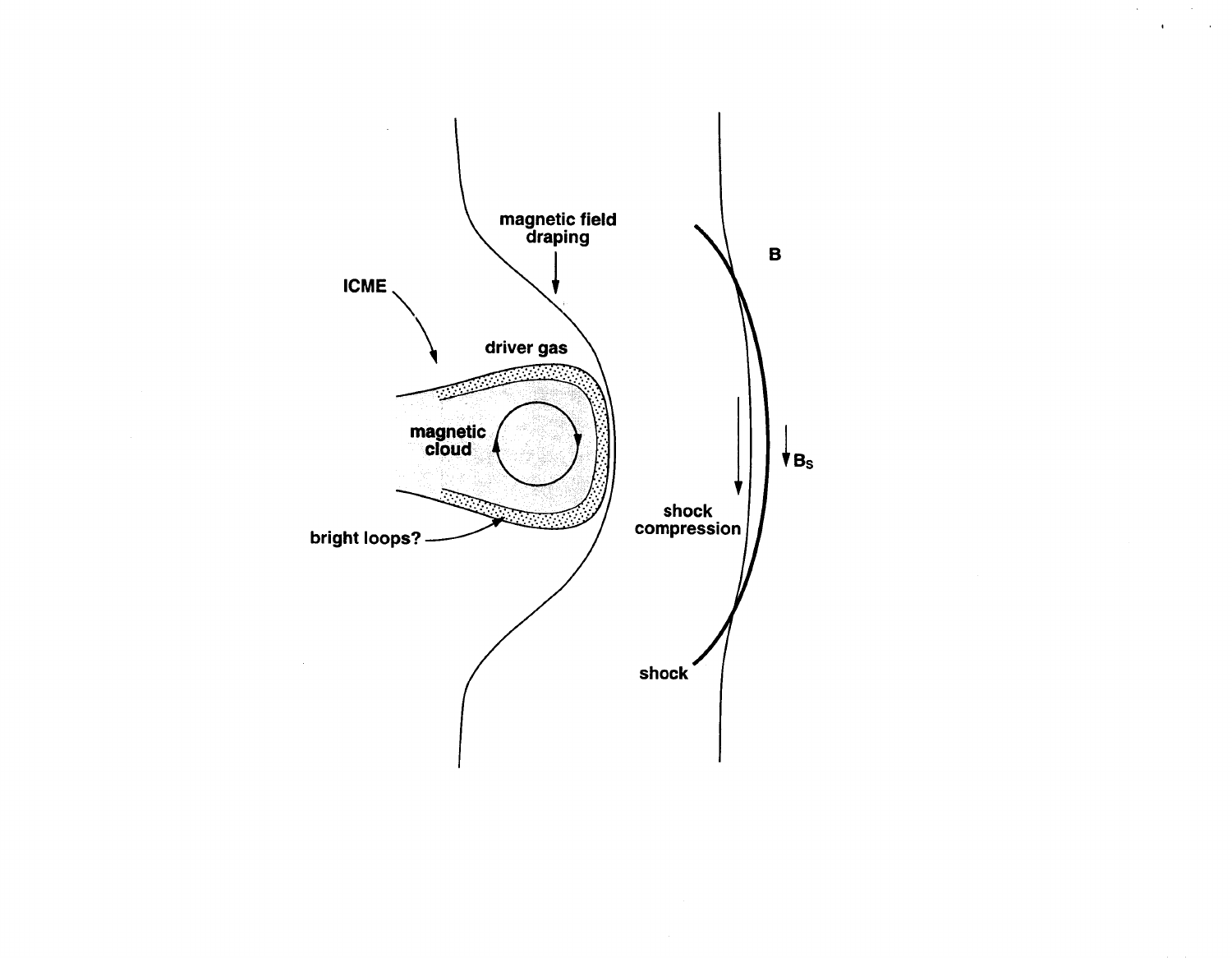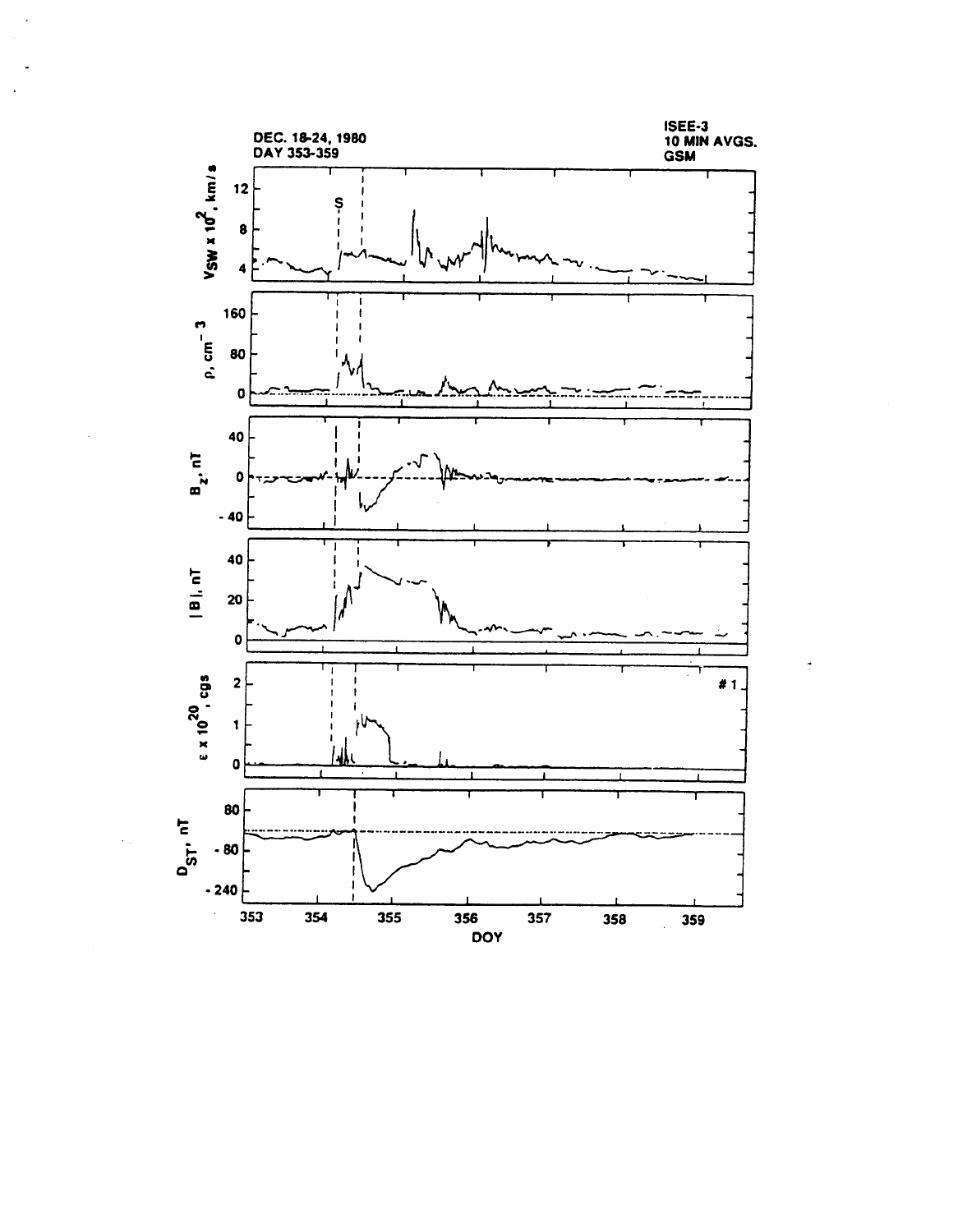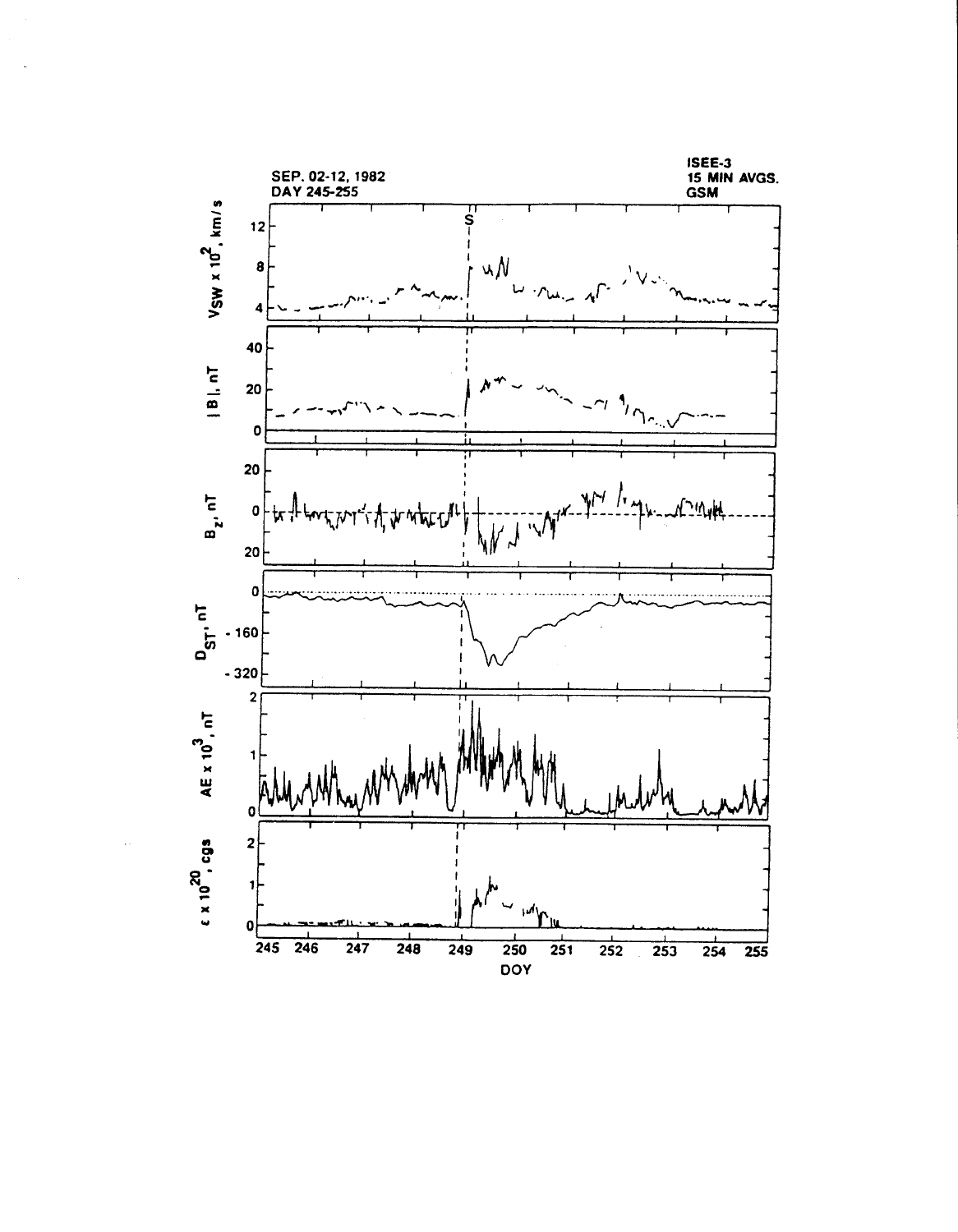<span id="page-15-0"></span>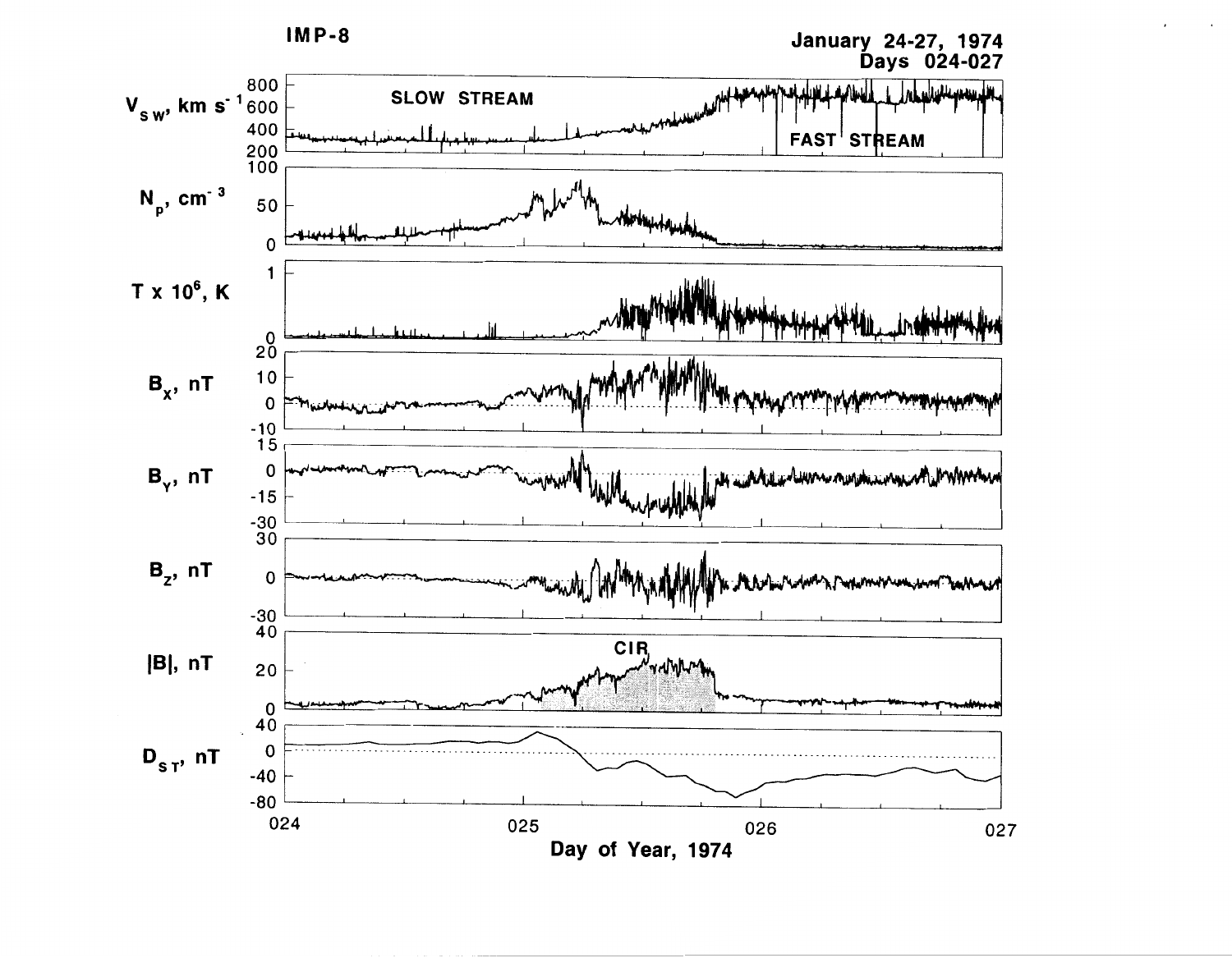# **Recovery Phase of a Magnetic Storm**